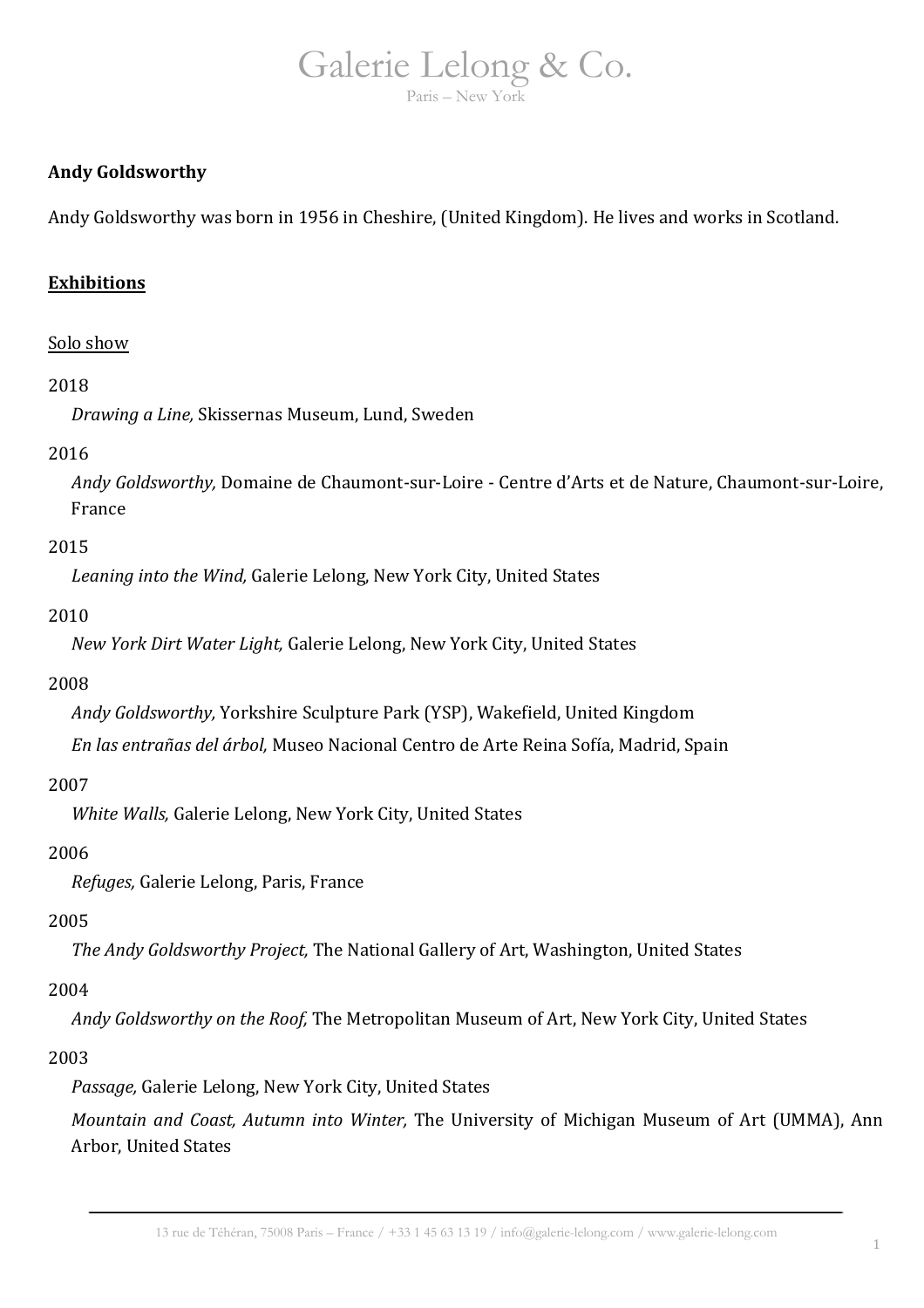*Photographs of his creations from nature,* Cheltenham Art Gallery and Museum, Cheltenham, United Kingdom

## 2002

*Les refuges d'art,* Musée-promenade Saint-Benoît, Digne-les-Bains, France

#### 2001

*Silent Spring,* Galerie Lelong, Paris, France

*A Line and a Wall,* Galerie Lelong, New York City, United States

# 1998

*Cairns,* Musée Gassendi, Digne-les-Bains, France

Galerie Lelong, Paris, France

*Arch,* Musée d'art contemporain de Montréal, Montreal, Canada

Scottish National Museum of Modern Art, Edinburgh, United Kingdom

## 1997

*Sculpter le paysage,* Musée de l'Elysée, Lausanne, Switzerland

## 1996

*Wood,* Galerie Lelong, New York City, United States

#### 1995

*Black Stones Red Pools,* Galerie Lelong, New York City, United States

*Mémoires de la Terre, Terre et vies,* Musée Gassendi, Digne-les-Bains, France

# 1992

*Snowball Drawings and The Throws,* Castlefield Gallery, Manchester, United Kingdom

#### 1990

*Andy Goldsworthy,* Centre d'Art le LAIT, Albi, France

*Sculpture 1976-1990,* Royal Botanic Garden Edinburgh, Edinburgh, United Kingdom

# Group show

# 2017

*La Promenade, une balade dans le dépôt long du Cnap,* Musée Régional D'Art Contemporain Languedoc-Roussillon, Sérignan, France

*La Pergola,* Musée Régional D'Art Contemporain Languedoc-Roussillon, Sérignan, France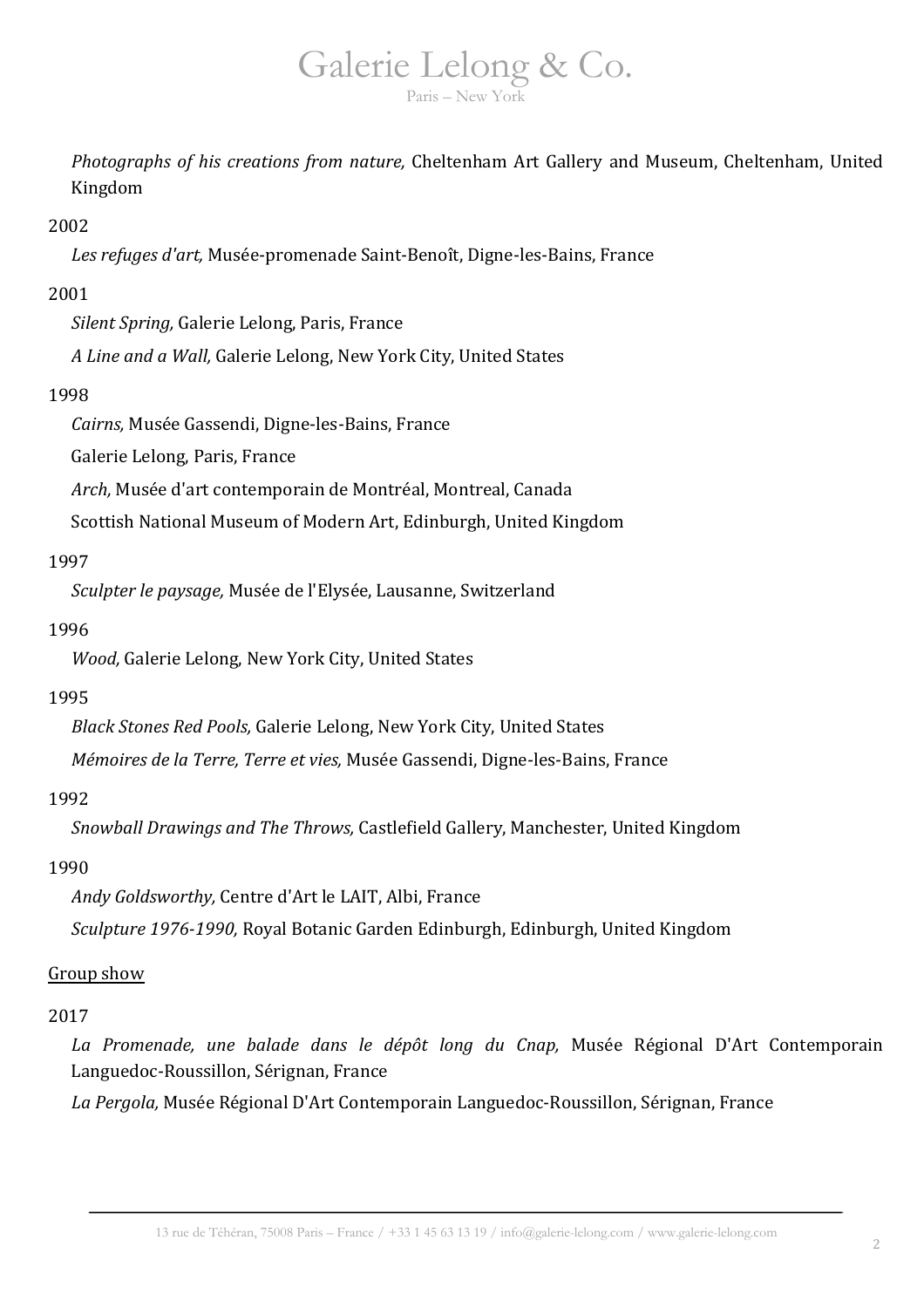# Galerie Lelong & Co.

Paris – New York

# 2016

*I still believe in miracles,* Inverleith House. Royal Botanic Garden Edinburgh, Edinburgh, United Kingdom

# 2014

*Drawings & Works on Paper,* Galerie Lelong, New York City, United States

# 2013

*Summer Exposure,* Galerie Lelong, New York City, United States

# 2011

*Landschaften/Landscapes,* Galerie Lelong, Zürich, Switzerland

*Pars Pro Toto,* Galerie Lelong, Zürich, Switzerland

*Watercolour,* Tate Britain, London, United Kingdom

*Die Letzte Freiheit - Von den Pionieren der Land-Art der 1960er Jahre bis zur Natur im Cyberspace,* Ludwig Museum im Deutschherrenhaus, Koblenz, Germany

*Interventions in the Landscape,* Galerie Lelong, New York City, United States

# 2009

*Out Of The City,* Zapadoceska galerie, Pilsen, Czech Republic

*Out Of The City,* East - Slovakian Gallery Kosice, Kosice, Slovakia

# 2008

*A Year in Drawing,* Galerie Lelong, New York City, United States

# 2007

*Peintres de la vie moderne Modern-life painters - Donation - Caisse des Dépôts' photograph collection,* Centre Pompidou - Musée National d´Art Moderne, Paris, France

*Shadow,* Galerie Lelong, New York City, United States

*OUT OF THE CITY. Land art,* City Gallery of Bratislava / Galéria mesta Bratislavy, Bratislava, Slovakia

# 2005

*The Transformative Power of Art,* Art Gallery of Ontario, Toronto, Canada

*Points of View: Landscape and Photography,* Galerie Lelong, New York City, United States

# 2001

*Ephemeres,* Maison Européenne de la Photographie, Paris, France

# 1998

*Etre nature,* Fondation Cartier pour l'art contemporain, Paris, France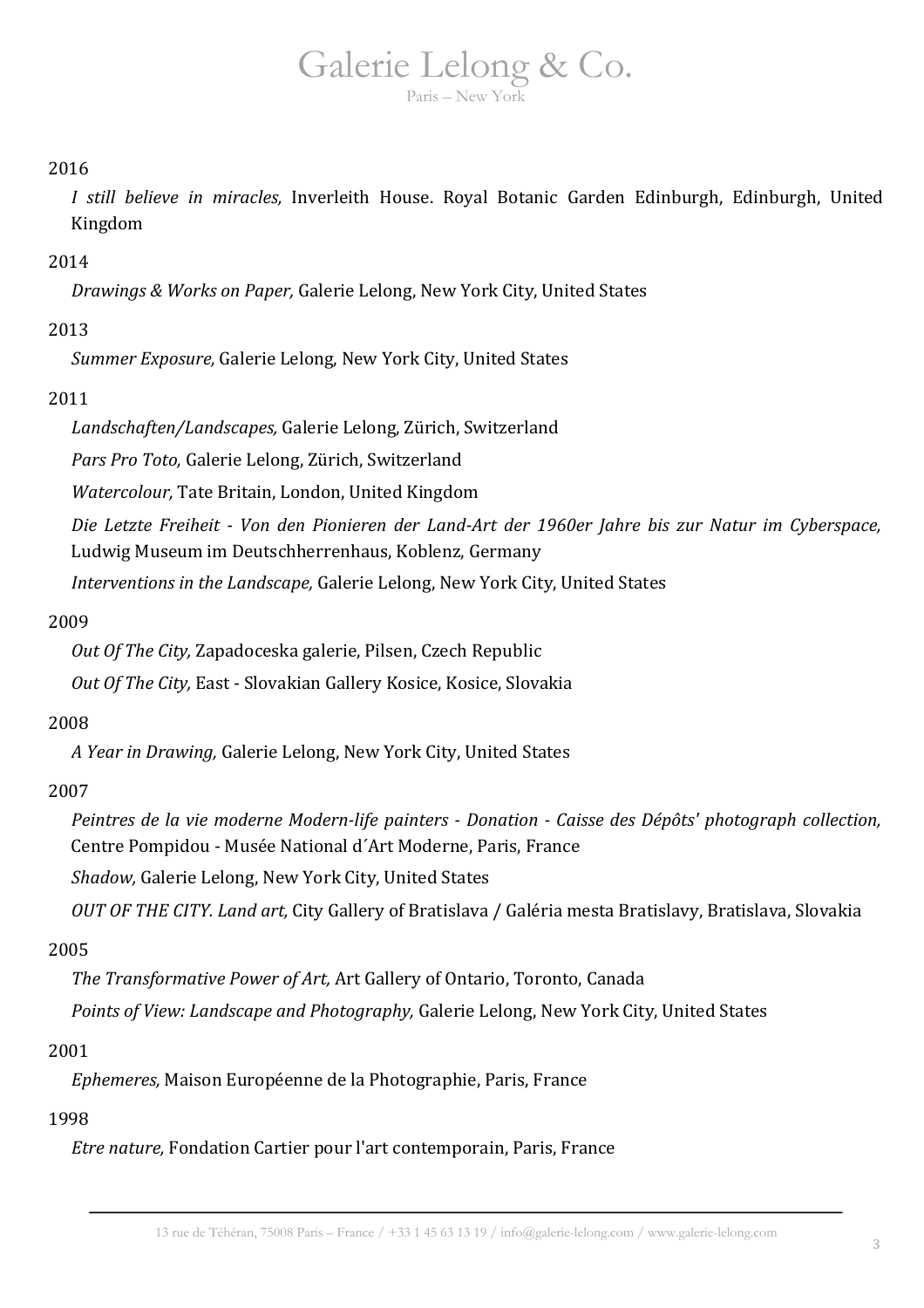*Internality / Externality: James Casebere, Andy Goldsworthy, Gordon Matta-Clark, Anna Mossman, Vik Muniz, Bernard Voita,* Galerie Lelong, New York City, United States

## 1995

*Time Machine: Ancient Egypt and Contemporary Art,* Institute of International Visual Arts - iniva, London, United Kingdom

# 1991

*With Nature,* Galerie Lelong, New York City, United States

# 1989

*Britannica: Trente Ans de Sculpture,* Museum voor Hedendaagse Kunst Antwerpen (MuHKA), Antwerp, Belgium

# 1988

*Britannica: Trente Ans de Sculpture,* Musée d'art moderne André Malraux (MuMa), Le Havre, France

# 1981

*Summer Show 1,* Serpentine Gallery, London, United Kingdom

# Biennial

# 2016

*Vancouver Biennale - Open Borders / Crossroads Vancouver,* Vancouver Sculpture Biennale, Vancouver, Canada

# 2009

*Biennale internationale d'art contemporain de Melle 2009,* Biennale internationale d'art contemporain de Melle, Melle, France

# 1995

*46th International Art Exhibition Venice Biennale / Biennale di Venezia,* La Biennale di Venezia, Venice, Italy

# 1988

*XLIII Esposizione internazionale d'Arte. La Biennale di Venezia. Il luogo degli artisti,* La Biennale di Venezia, Venice, Italy

# Public Collection

ALTANA Kulturstiftung im Sinclair-Haus, Bad Homburg, Germany

# McMaster Museum of Art, Ontario, Canada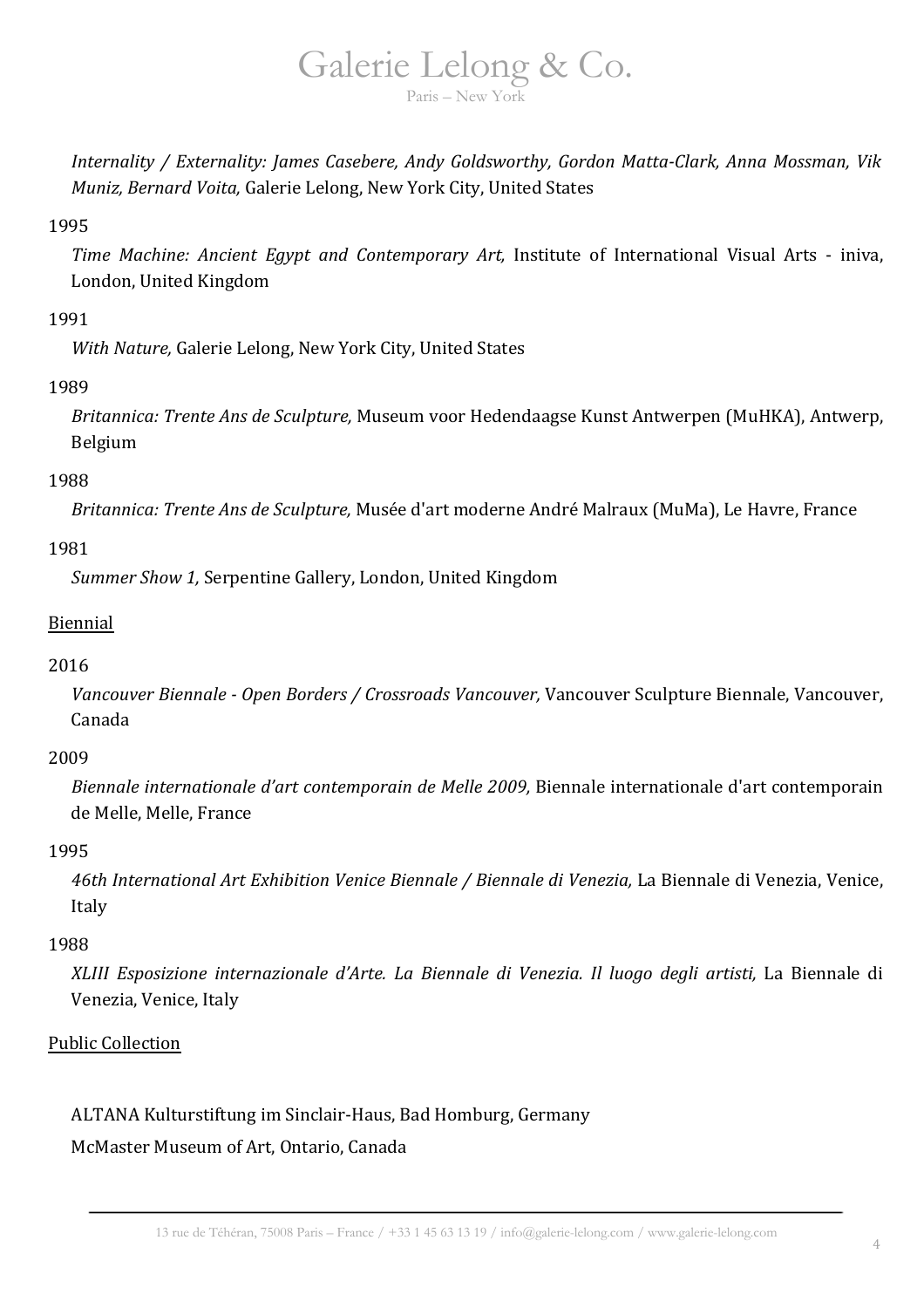Museo Nacional Centro de Arte Reina Sofia, Madrid, Spain Anchorage Museum of History and Art, Anchorage, United States Aspen Institute, Aspen, United States Denver Art Museum, Denver, United States Des Moines Art Center, Des Moines, United States Frederik Meijer Gardens & Sculpture Park, Grand Rapids, United States Weatherspoon Art Museum, Greensboro, United States Museum of Contemporary Art San Diego - MCASD La Jolla, La Jolla, United States DeCordova Sculpture Park and Museum, Lincoln, United States Arkansas Arts Center, Little Rock, United States Los Angeles County Museum of Art, Los Angeles, United States Chazen Museum of Art, Madison, United States Storm King Art Center, Mountainville, United States Hess Art Museum, Napa, United States Oklahoma City Museum of Art, Oklahoma City, United States Cantor Center for Visual Arts, Palo Alto, United States Neuberger Museum of Art, Purchase, United States De Young Museum, San Francisco, United States San Francisco Museum of Modern Art (SFMOMA), San Francisco, United States San Jose Museum of Art, San Jose, United States Iris & B. Gerald Cantor Center for Visual Arts, Stanford, United States Sweet Briar College Art Gallery, Sweet Briar, United States National Gallery of Art, Washington, United States Ulrich Museum of Art, Wichita, United States Runnymede Sculpture Farm, Woodside, United States Musée Gassendi, Digne-les-Bains, France Peggy Guggenheim Collection, Venice, Italy Fukuyama Museum of Art, Hiroshima, Japan Tochigi Prefectural Museum of Fine Arts, Tochigi, Japan Setagaya Art Museum, Tokyo, Japan Auckland City Art Gallery, Auckland, New Zealand Centro de Arte Moderna - CAM - Fundação Calouste Gulbenkian, Lisbon, Portugal